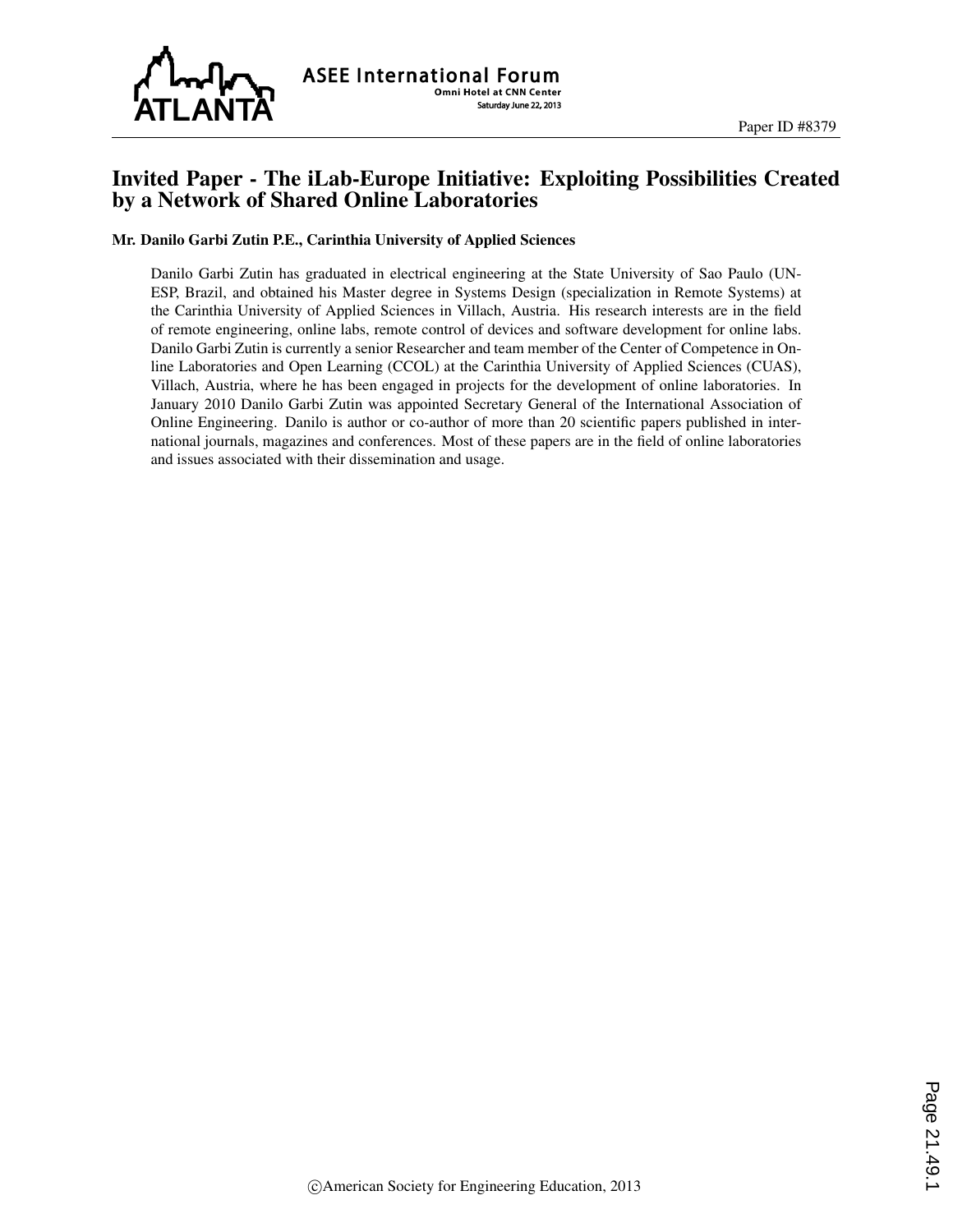# **The iLab-Europe Initiative: Exploiting possibilities created by a network of shared online laboratories**

### Introduction

The availability of high bandwidth internet connections world-wide and other derivative capabilities in the areas of real-time communication, control, teleconferencing, video streaming and others have made multi-site collaborative work, utilizing state-of-the art equipment in remote laboratories across the globe a current reality. Active learning or working by means of online laboratories is especially valuable for distance working and education. Users in the workplace can access remote laboratories without having to travel. This flexibility is important for teleworking, education and lifelong learning. However, the implementation and maintenance of online labs is expensive and partially associated with high administrative efforts. These are reasons, why sharing online lab resources via different universities worldwide is a current necessity and can offer several advantages, such as providing access to potential expensive laboratory hardware to students from universities with scarce financial resources by means of a cooperative network of remote systems. Furthermore, online controlled systems can be very useful when applied to situations involving the often substantial costs of transporting people or equipment. Different institutes and schools could share experiments and knowledge in a collaborative manner that parallels real-life working conditions. Importantly, online labs can be also used in workplace settings where there is a pressing need to apply these systems to continually provide learning opportunities for workers who must adapt to rapidly changing conditions.

Online laboratories is a subfield of the interdisciplinary field of Online Engineering. Online can be defined as an i utilizing the areas of engineering, computing and telematics, where specific engineering activities like programming, design, control, observation, measuring, sensing, and maintenance are provided to both remote and local users in a live interactive setting over a distributed, physically-dispersed network.

Learning situations in laboratories can be highly complex, although they have the advantage of usually being well structured. How the particular experiments and learning strategies of specific practices provided in laboratories must be tailored to the knowledge students possess in the theoretical realm and in function of the abilities and competences that are explicitly stated in educational objectives of each individual practice. Although self-directed learning is the most common learning strategy used, a mix of self-directed and collaborative learning is also very common. It is important to mention that this mix in learning strategies is important as it favors both field independent and field dependent learning styles respectively.

### The iLab-Europe Initiative

The iLab Europe started as an initiative of several partners who agreed to share their online experiments within this network. It is, in this context, a step towards a broader usage and dissemination of online laboratories and helped to raise the issues that must be addressed for the implementation of a more efficient model to govern the practice of sharing labs in a cross institution basis.

The software architecture used to maintain the lab sessions as well as scheduling service and experiment data storage is the iLab Shared Architecture (ISA) described in the previous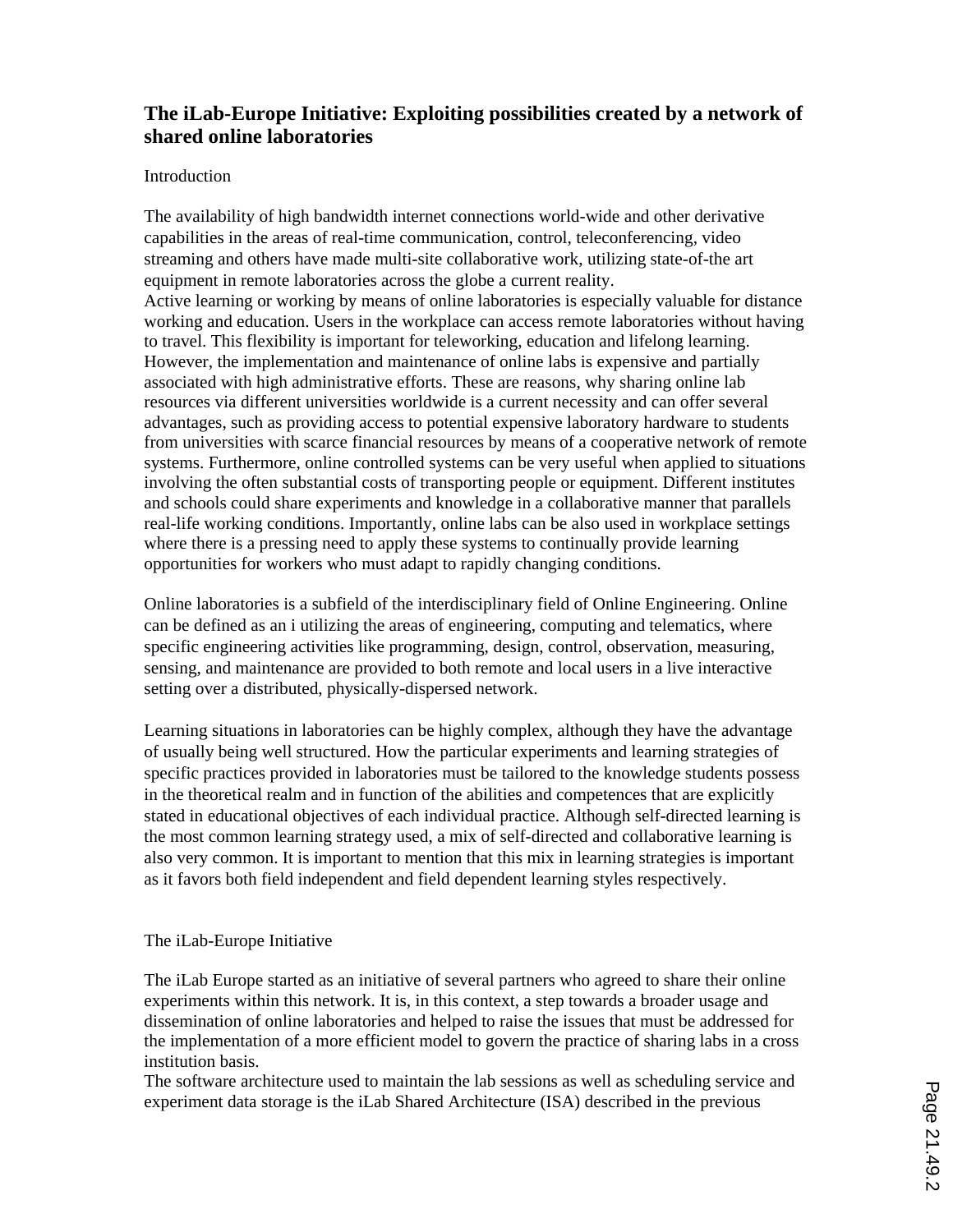section. ISA has an important characteristic namely its distributed topology what made it the ideal solution for the implementation.

ISA has already built in mechanisms that allow to setup trusted connections between its autonomous network nodes (service brokers) so that online laboratories can be seamlessly shared between them. This means that the institutions are free to manage their own online laboratories and their own user accounts and deliver these labs via their own server. In this way, access for their users to their own labs does not depend on the status of other service broker. In the other hand in order to be able to use labs from other universities a user has to authenticate himself in the main service broker as depicted in Figure 2. Each institution member of the network is expected to setup one service broker and deliver at least one experiment via this server. This means that from a pool of labs available at one institution it is up to them to decide which labs will be available to the other members of the network.



Figure 01. The iLab Shared Architecture

### Sharing Online Laboratories

In spite of all the efforts and the technology available, the idea of sharing remote or online laboratories has still to mature. If in one hand it is very appealing, on the other it might be complicated to setup all the policies to share online resources.

These constraints are not related to the technical aspects associated to the practice of sharing labs. There are well known RLMS (Remote Laboratories Management Systems) that provide mechanisms and services for lab session scheduling, user management and data storage targeted specifically in online laboratories.

In fact, most of the constraints lie in the lack of an economy of online laboratories and a business model to govern the practice of a cross institution sharing of labs considering implementation and equipment maintenance costs.

Some of these RLMS are: Weblab Deusto, Labshare Sahara, Lila and iLab Shared Architecture.

As the iLab Shared Architecture (ISA) is the software framework chosen to be implemented for the iLab Europe network we will focus on this architecture.

ISA is a software architecture developed at the MIT (Massachusetts Institute of Technology) that facilitates a cross institution sharing and management of online labs. ISA provides a framework for the maintenance of a lab session, lab users management and experiment data storage. It establishes clear rules governing the communication between clients and their respective online lab servers by means of an API (Application programming Interface) based on Web services SOAP calls.

ISA proposes a classification for online experiments. On one side there are the batched experiments and on the other the interactive experiments. Batched experiments are those in which all parameters necessary to run it are specified before execution. On interactive experiments, the course of the execution can be changed at any time by the user.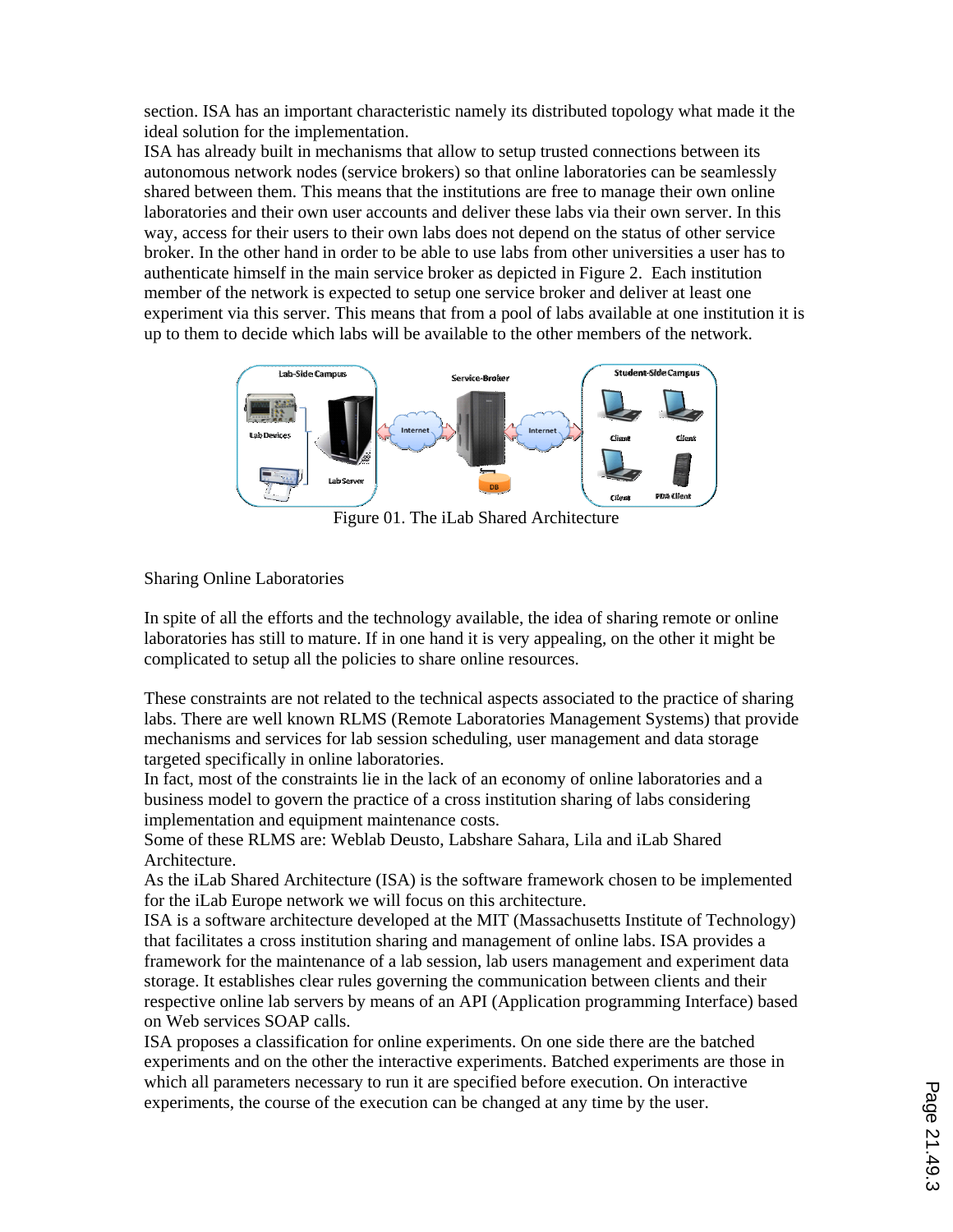In this architecture the communication between clients and laboratory is mediated by a middleware server (Service Broker), a Web application that manages users' accounts, data storage and can provide different clients with access to several different lab servers in a "many to several" mode and delegates to experiment server only the experiment execution. The interface that provides the communication between clients with service broker and service broker with lab servers is implemented with Web services, and is therefore platform independent. That means that clients and lab servers can be developed in any platform supporting Web services.

Related Efforts to promote sharing of online laboratories and other resources

The Global Online Laboratory Consortium (GOLC) is an initiative from several universities in USA, Europe, Africa and Australia. Its aims are promoting the development and sharing of, and research into remotely accessible laboratories for educational use.

GOLC's activities are based in two main pillars: the development of an interoperability API that allows different RLMS to communicate and possibly share experiments in a seamless way and the development of a standard description language for online laboratories and related resources.

The the motivation behind the initiative to create a common metadata schema is due to the fact that currently, available online laboratories are often hidden from the public. The most significant reason for this problem is the current lack of information about online laboratories that provide potentially interested parties the ability to search for adequate laboratories. This problem affects nearly any role in the online lab community such as students, administrators as well as professors even if this influence them in a different manner. The fundament of this problem is the lack of information which describes the resources. This is not a specific problem of online laboratories but rather a general problem of the current Web and concerns many content types of special interested communities.

The ultimate aims of this description language are:

- to allow systems (RLMS, Lab repositories, etc) to share these information
- provide mechanisms for discovery of labs
- structure data in laboratories and RLMs databases
- provide requirements for plugging/sharing labs with third party systems (e.g. Go-Lab Portal) and for the execution of labs
- and allows advanced search mechanisms
- support dissemination of labs

GOLC defines an ontology and specify a metadata set for annotating the different resources. The metadata set is intended to cover a broad range of the online laboratories domain, but the systems making use of it might be interested in a smaller subset only and that should typically be the case. The GOLC metadata set defines profiles or subsets of metadata covering different application fields.

The online lab ontology is organized in classes and RDF (Resource Description Framework) is used as the standard to define the expressions between different resources as a so called RDF triple. However, the concept of a class is not defined by RDF.

The online lab ontology defined is based also on existing standards like DC terms, FOAF and LOM. GOLC ontology defines the OLM (Online Lab Metadata) namespace and a set of classes and properties defined inside this namespace.